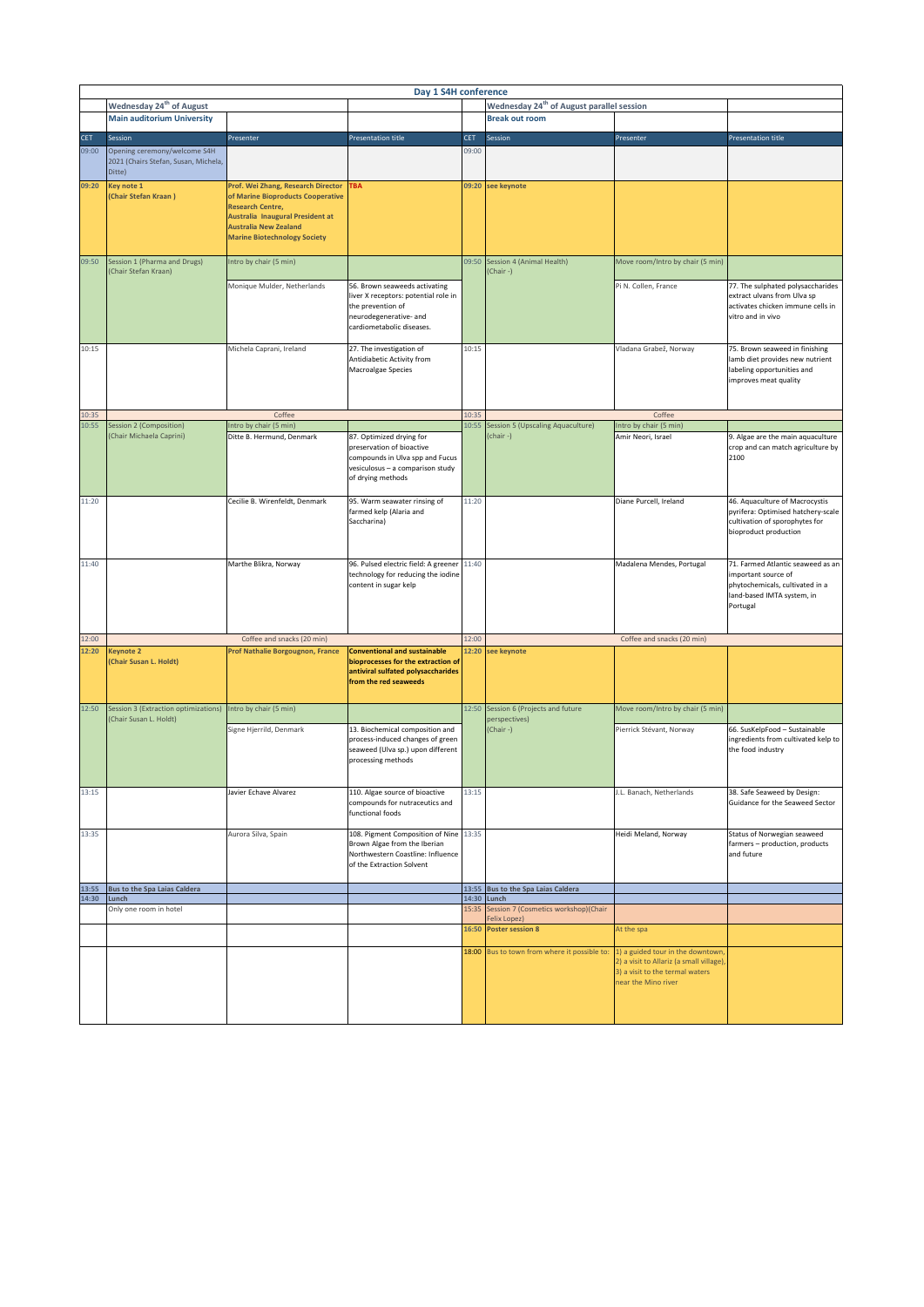## **POSTERS Session 8**

# **Extraction technologies**

- 
- 
- 
- 
- 

- 
- Antioxidants<br>
22 Jong-il CHOI, South Korea<br>
24 L. López-Hortas, Spain<br>
31 Valentina Figueroa, Chile
	-
	-

- 
- 
- 

- 
- 
- 15 Juliette André, France 15 Ulva lactuca green seaweed as source of bioactive compounds extracted using microwave assisted extraction<br>18 Juliette André, France 18 Letraction of proteins from the red seaweed Porphyra sp. u
- 18 Ronan O'Brien, Ireland 18. Extraction of proteins from the red seaweed Porphyra sp. using enzymes and assessment of potential health benefits of resultant hydrolysates<br>23 Jong-il CHOI, South Korea 23. Effect of extracti
- 23 Jong-il CHOI, South Korea 23. Effect of extraction method on antioxidant activities of fucoidan<br>25 Milena Álvarez Viñas, Spain 50. Study of ultrasonic technology on Chondrus crispus extract with
- 50 Milena Álvarez Viñas, Spain 50. Study of ultrasonic technology on Chondrus crispus extract with potential for bioactive properties
- 69 Noelia Flórez-Fernández, Spain 69. Microwave assisted extraction to recovery high value compounds from an invasive brown seaweed, Rugulopteryx okamurae<br>70 Noelia Flórez-Fernández, Spain 70. Membrane f
- 104 Antia G. Pereira, Spain 104. Fucus vesiculosus Extracts Obtained by Accelerated Solvent Extraction as Candidate for the Nutraceutical Industry.
	-
- 22 Jong-il CHOI, South Korea 22. Melanogenesis inhibitory effect of polysaccharides from Undaria pinnatifida 24 L. López-Hortas, Spain 24. Personal care products formulated with extracts from red macroalgae Chondrus crispus by environmental friendly technologies 31 Valentina Figueroa, Chile 31. Influence of cooking methods on antioxidants content of three species of Chilean seaweeds
	-
	-
- 42 Alba Pérez-Pérez, Spain 42. Extraction of antioxidant compounds from invasive seaweed Sargassum muticum using deep eutectic solvents (DES)<br>101 Marta Barral-Martinez, Spain 1
- **Drugs and nutraceuticals** 26 Noelia González Ballesteros, Spain 26. Codium tomentosum gold nanoparticles as a potential chemotherapeutic adjuvant in hepatocellular carcinoma
	- 47 Emer Shannon, Ireland 47. Peptides, polysaccharides and polyphenols from Phyllospora comosa, Ulva ohnoi and Ecklonia radiata as potential nutraceuticals for the management of disease associated with metabolic sy<br>60 Ana
		-
	- 60 Ana Valado, Portugal 60. Carrageenans: bioactive properties and therapeutic uses 82 Ana Valado, Portugal 82. Bioactivity of carrageenan in metabolic syndrome and cardiovascular diseases 98 Hirotaka Kakita, Japan 98. Hyaluronidase inhibitory activities derived from two brown algae, Ecklonia kurome and Sargassum macrocarpum, in Japan
	- 107 Javier Echave Alvarez, Spain 107. Nutritional composition analysis of some common seaweeds found in Galicia
- **Control of compounds**
	- on Sannes Sanz, Spain 55. Seasonal variation of the carrageenan content of the macroalga Mastocarpus stellatus from northern Portugal and its rheological capacities as a gelling agent<br>57 Madalena Mendes, Portugal 57. Food 57. Madalena Mendes, Portugal 57. Food additive potential source: a comparative study of estuarine seaweed Gracilaria sp. agar content using different cultivation methods<br>65. Harriek Flecher, Leeds
		-